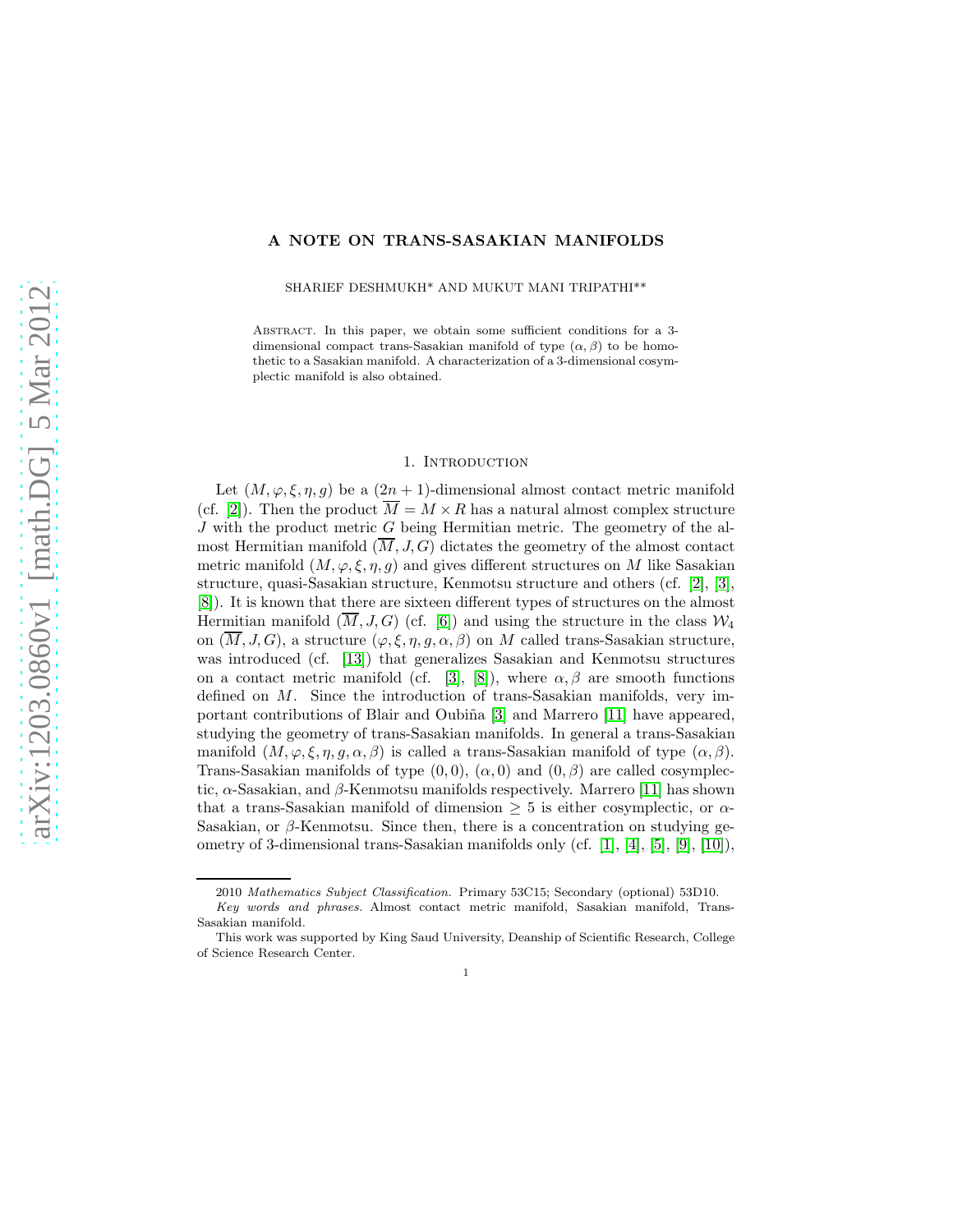putting some restrictions on the smooth functions  $\alpha$ ,  $\beta$  appearing in the definition of trans-Sasakian manifolds. There are several examples of trans-Sasakian manifolds constructed mostly on 3-dimensional Riemannian manifolds (cf. [\[3\]](#page-7-1), [\[11\]](#page-8-1), [\[13\]](#page-8-0)). Moreover, as the geometry of Sasakian manifolds is very rich, and is derived from contact geometry, the question of finding conditions under which a 3-dimensional trans-Sasakian manifold is homothetic to a Sasakian manifold becomes more interesting. In this paper we consider this question and obtain two different sufficient conditions for a trans-Sasakian manifold to be homothetic to a Sasakian manifold. One of them is expressed in terms of the smooth functions  $\alpha$ ,  $\beta$  and a bound on certain Ricci curvature, and the other requires that the Reeb vector should be an eigenvector of the Ricci operator (cf. Theorems [3.1,](#page-3-0) [3.2\)](#page-4-0). We also find a characterization of cosymplectic manifolds (cf. Theorem [4.1\)](#page-7-9).

Acknowledgement. The authors wish to express their sincere thanks to the referee for many corrections. The first author also wishes to thank the DST-CIMS at Banaras Hindu University, Varanasi for the hospitality during his visit to the center.

## 2. Preliminaries

Let  $(M, \varphi, \xi, \eta, g)$  be a 3-dimensional contact metric manifold, where  $\varphi$  is a (1, 1)-tensor field,  $\xi$  a unit vector field and  $\eta$  a smooth 1-form dual to  $\xi$  with respect to the Riemannian metric g satisfying

$$
\varphi^2 = -I + \eta \otimes \xi, \, \varphi(\xi) = 0, \, \eta \circ \varphi = 0, \, g(\varphi X, \varphi Y) = g(X, Y) - \eta(X)\eta(Y), \, (2.1)
$$

 $X, Y \in \mathfrak{X}(M)$ , where  $\mathfrak{X}(M)$  is the Lie algebra of smooth vector fields on M (cf. [\[2\]](#page-7-0)). If there are smooth functions  $\alpha, \beta$  on an almost contact metric manifold  $(M, \varphi, \xi, \eta, g)$  satisfying

$$
(\nabla \varphi)(X, Y) = \alpha (g(X, Y)\xi - \eta(Y)X) + \beta (g(\varphi X, Y)\xi - \eta(Y)\varphi X), \quad (2.2)
$$

then this is said to be a trans-Sasakian manifold, where  $(\nabla \varphi)(X, Y) = \nabla_X \varphi Y$  $\varphi(\nabla_X Y)$ ,  $X, Y \in \mathfrak{X}(M)$  and  $\nabla$  is the Levi-Civita connection with respect to the metric  $g$  (cf. [\[3\]](#page-7-1), [\[11\]](#page-8-1), [\[13\]](#page-8-0)). We shall denote this trans-Sasakian manifold by  $(M, \varphi, \xi, \eta, g, \alpha, \beta)$  and it is called trans-Sasakian manifold of type  $(\alpha, \beta)$ . From equations  $(2.1)$  and  $(2.2)$ , it follows that

$$
\nabla_X \xi = -\alpha \varphi(X) + \beta(X - \eta(X)\xi), \quad X \in \mathfrak{X}(M). \tag{2.3}
$$

It is clear that a trans-Sasakian manifold of type  $(1,0)$  is a Sasakian manifold (cf.  $[2]$ ) and a trans-Sasakian manifold of type  $(0, 1)$  is a Kenmotsu manifold (cf. [\[8\]](#page-7-2)). A trans-Sasakian manifold of type (0, 0) is called a cosymplectic manifold  $(cf. [7]).$  $(cf. [7]).$  $(cf. [7]).$ 

Let Ric be the Ricci tensor of a Riemannian manifold  $(M, g)$ . Then the Ricci operator Q is a symmetric tensor field of type  $(1,1)$  defined by  $Ric(X, Y) =$  $g(QX, Y), X, Y \in \mathfrak{X}(M)$ . We prepare some tools for trans-Sasakian manifolds.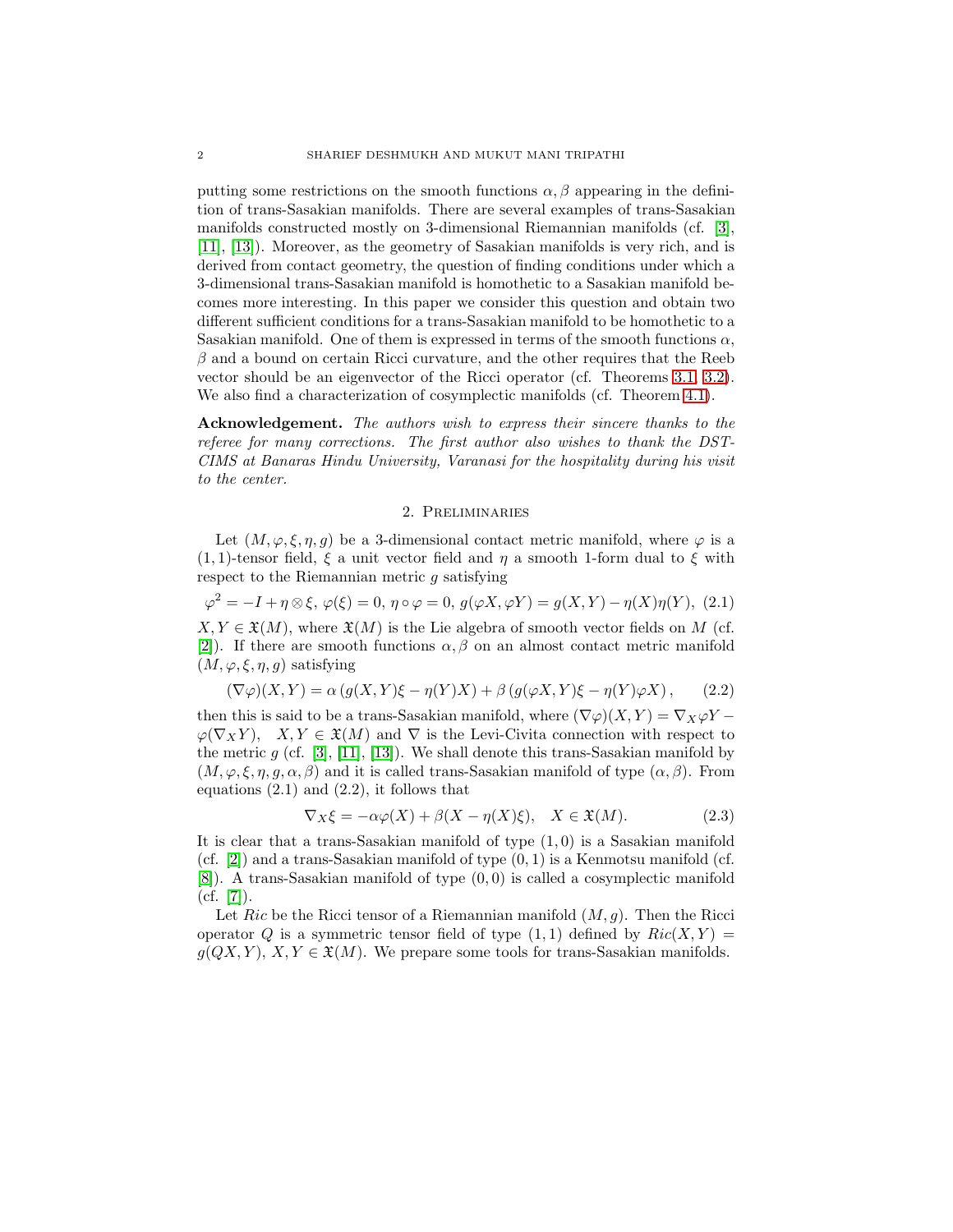<span id="page-2-1"></span>**Lemma 2.1.** Let  $(M, \varphi, \xi, \eta, g, \alpha, \beta)$  be a 3-dimensional trans-Sasakian manifold. Then  $\xi(\alpha) = -2\alpha\beta$ .

Proof. Using (2.3), we get that

 $d\eta(X,Y) = -2\alpha g(\varphi X,Y), \qquad X,Y \in \mathfrak{X}(M)$ 

and as a consequence, the 2-form  $\Omega$  defined by  $\Omega(X, Y) = \alpha g(\varphi X, Y)$  is closed. Using (2.1), (2.2), and (2.3) in  $d\Omega = 0$  after some trivial calculations, we arrive at

$$
\varphi\left\{X(\alpha)Y - Y(\alpha)X - 2\alpha\beta\eta(Y)X + 2\alpha\beta\eta(X)Y\right\} + g(\varphi X, Y)\left(\nabla\alpha + 2\alpha\beta\xi\right) = 0
$$

for all  $X, Y \in \mathfrak{X}(M)$ . Operating  $\varphi$  on the equation above, we get

$$
Y(\alpha)X - X(\alpha)Y + 2\alpha\beta\eta(Y)X - 2\alpha\beta\eta(X)Y + X(\alpha)\eta(Y)\xi
$$
  
-
$$
Y(\alpha)\eta(X)\xi + g(\varphi X, Y)\varphi(\nabla\alpha) = 0.
$$

For a local orthonormal frame  $\{e_1, e_2, e_3\}$  on M, taking  $X = e_i$  in the equation above, taking the inner product with  $e_i$  and adding the resulting equations, we get

$$
(2\alpha\beta + \xi(\alpha))\eta(Y) = 0, \quad Y \in \mathfrak{X}(M)
$$

which gives

$$
(2\alpha\beta + \xi(\alpha))\,\xi = 0
$$

and we obtain the result.  $\Box$ 

<span id="page-2-0"></span>**Lemma 2.2.** Let  $(M, \varphi, \xi, \eta, g, \alpha, \beta)$  be a 3-dimensional trans-Sasakian manifold. Then its Ricci operator satisfies

$$
Q(\xi) = \varphi(\nabla \alpha) - \nabla \beta + 2(\alpha^2 - \beta^2)\xi - g(\nabla \beta, \xi)\xi
$$

where  $\nabla \alpha$ ,  $\nabla \beta$  are gradients of the smooth functions  $\alpha$ ,  $\beta$ .

*Proof.* We use  $(2.1)$ ,  $(2.2)$ , and  $(2.3)$  to calculate

$$
R(X,Y)\xi = \nabla_X \nabla_Y \xi - \nabla_Y \nabla_X \xi - \nabla_{[X,Y]}\xi
$$

and after some easy computations we arrive at

$$
R(X,Y)\xi = Y(\alpha)\varphi X - X(\alpha)\varphi Y + X(\beta)(Y - \eta(Y)\xi) - Y(\beta)(X - \eta(X)\xi)
$$
  
 
$$
+ (\alpha^2 - \beta^2)(\eta(Y)X - \eta(X)Y) + 2\alpha\beta(\eta(Y)\varphi X - \eta(X)\varphi Y).
$$

The above equation gives

$$
Ric(Y,\xi) = g(\varphi(\nabla \alpha), Y) - g(\nabla \beta, Y) - g(\nabla \beta, \xi)\eta(Y) + 2(\alpha^2 - \beta^2)\eta(Y),
$$

which proves the result.  $\hfill \Box$ 

Next, we state the following result of [\[12\]](#page-8-2), which we shall use in the sequel.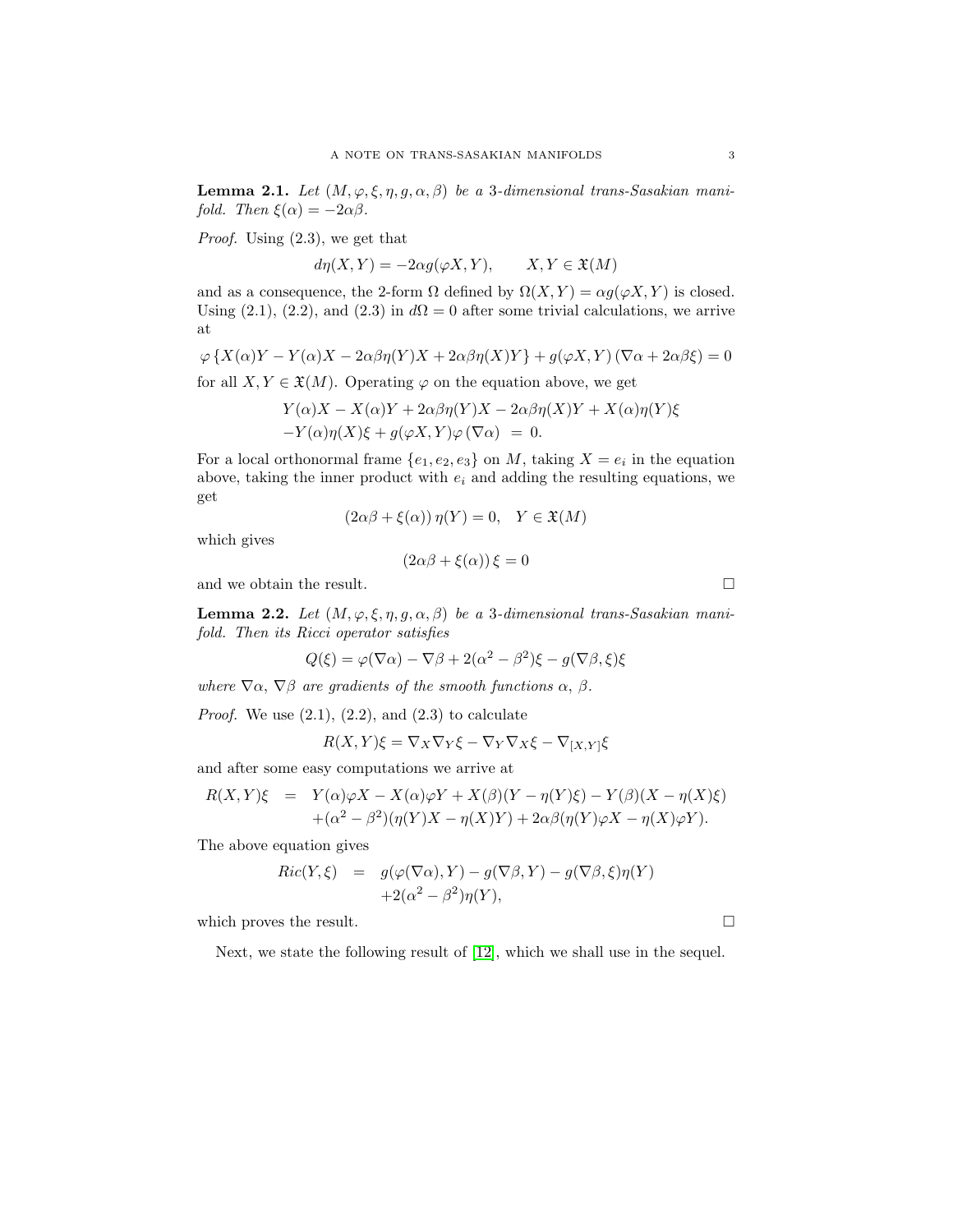<span id="page-3-1"></span>**Theorem 2.1.** [\[12\]](#page-8-2) Let  $(M, g)$  be a Riemannian manifold. If M admits a Killing vector field  $\xi$  of constant length satisfying

$$
k^2 \left( \nabla_X \nabla_Y \xi - \nabla_{\nabla_X Y} \xi \right) = g(Y, \xi) X - g(X, Y) \xi
$$

for a nonzero constant  $k$  and any vector fields  $X$  and  $Y$ , then  $M$  is homothetic to a Sasakian manifold.

#### 3. Trans-Sasakian manifolds homothetic to Sasakian manifolds

In this section we study compact and connected 3-dimensional trans-Sasakian manifolds and obtain conditions under which they are homothetic to Sasakian manifolds. Our first result uses a bound on the Ricci curvature of the trans-Sasakian manifold in the direction of the vector field  $\xi$ .

<span id="page-3-0"></span>**Theorem 3.1.** Let  $(M, \varphi, \xi, \eta, g, \alpha, \beta)$  be a 3-dimensional compact and connected trans-Sasakian manifold. If the Ricci curvature  $Ric(\xi, \xi)$  satisfies

$$
0 < Ric(\xi, \xi) \le 2\left(\alpha^2 + \beta^2\right),
$$

then M is homothetic to a Sasakian manifold.

Proof. Using (2.3) we immediately compute

$$
\delta \eta = \text{div}\xi = 2\beta. \tag{3.1}
$$

Also, since  $d\eta(X, Y) = -2\alpha g(\varphi X, Y)$ , we obtain

$$
||d\eta||^2 = 8\alpha^2. \tag{3.2}
$$

Now using (2.3), after some obvious calculations, we get

$$
\|\nabla \xi\|^2 = 2(\alpha^2 + \beta^2). \tag{3.3}
$$

Now, using  $(3.1)-(3.3)$  in the integral formula  $(cf. [14])$  $(cf. [14])$  $(cf. [14])$ 

$$
\int_M \left\{ Ric(\xi, \xi) - \frac{1}{2} ||d\eta||^2 + ||\nabla \xi||^2 - (\delta \eta)^2 \right\} = 0
$$

and the hypothesis of the theorem, we deduce that

$$
Ric(\xi, \xi) = 2\left(\alpha^2 + \beta^2\right). \tag{3.4}
$$

Using Lemma [2.2,](#page-2-0) we have

$$
Ric(\xi, \xi) = -2\xi(\beta) + 2(\alpha^2 - \beta^2)
$$

which together with (3.4) gives

$$
\xi(\beta) = -2\beta^2. \tag{3.5}
$$

We claim that  $\beta$  must be a constant. If  $\beta$  is not a constant, then on the compact M it has a local maximum at some  $p \in M$ . We have  $(\nabla \beta)(p) = 0$ and the Hessian  $H_\beta$  is negative definite at this point p. However, using the equation (3.5), we have  $\xi(\beta)(p) = -2(\beta(p))^2 = 0$  and  $H_{\beta}(\xi, \xi)(p) = \xi\xi(\beta)(p) =$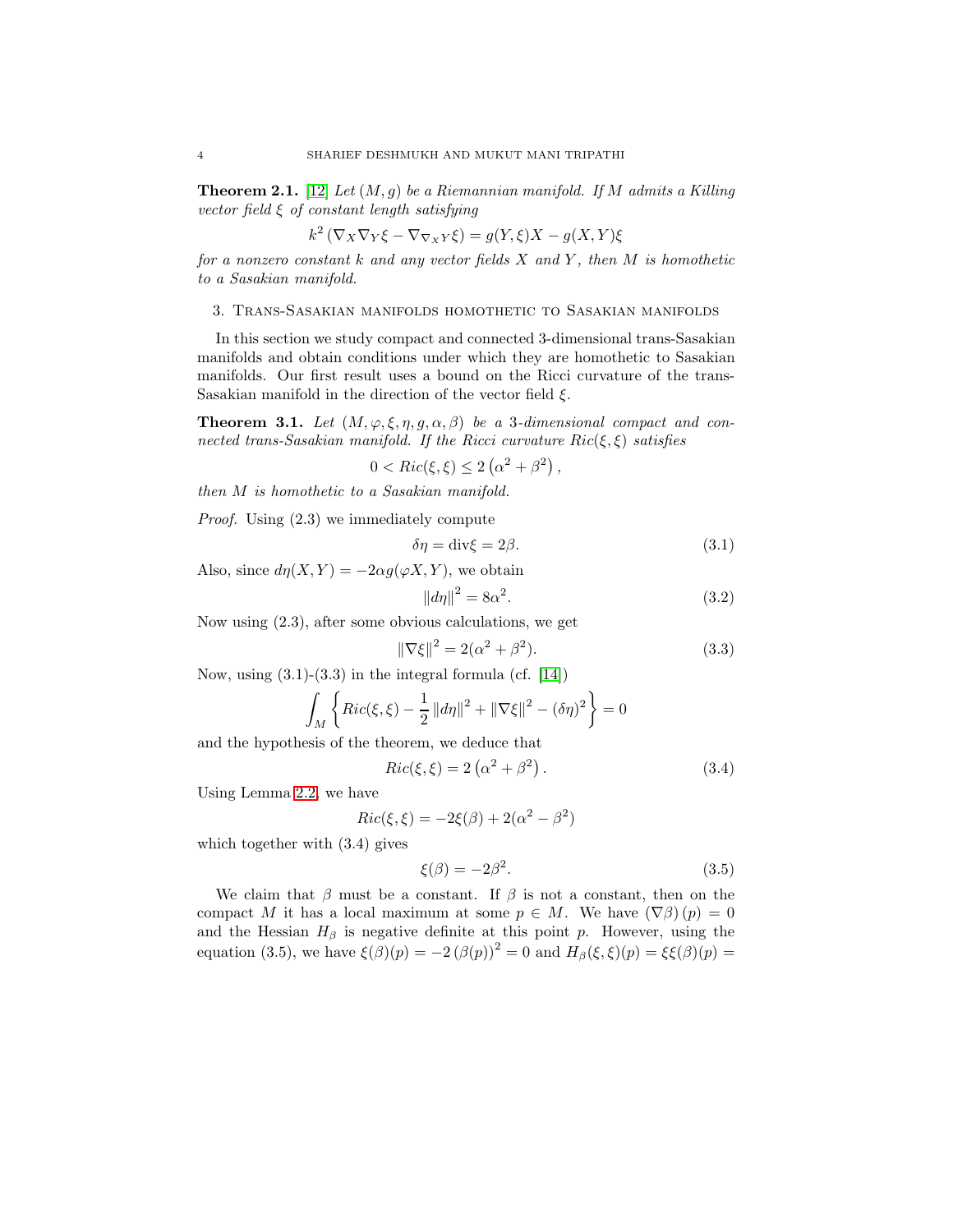$4 (\beta(p))^3 = 0$ , (where we used  $\nabla_{\xi} \xi = 0$ ), which yields a contradiction (as the Hessian is negative definite at p). Hence,  $\beta$  is a constant and this, combined with Stokes' theorem applied to  $div(\xi) = 2\beta$ , proves that  $\beta = 0$ .

Since  $\beta = 0$ , the Lemma [2.1](#page-2-1) gives  $\xi(\alpha) = 0$ . We claim that  $\alpha$  is a constant. If not, on compact M the smooth function  $\alpha$  attains a local maximum at some point  $p \in M$ . At this point, the Hessian  $H_{\alpha}$  is negative definite. However, for the unit vector field  $\xi$ , we have  $H_{\alpha}(\xi, \xi) = 0$ , which fails to be negative definite at point p, which is a contradiction. Now, that  $\alpha$  is a non-zero constant follows from the condition in the hypothesis. Thus, using (2.3), we compute

$$
\alpha^{-2} \left( \nabla_X \nabla_Y \xi - \nabla_{\nabla_X Y} \xi \right) = g(Y, \xi) X - g(X, Y) \xi,
$$

and this implies by Theorem [2.1](#page-3-1) that M is homothetic to a Sasakian manifold.  $\Box$ 

As a direct consequence of the above theorem we have the following result, which has motivation from the fact that on a  $(2n + 1)$ -dimensional Sasakian manifold  $(M, \varphi, \xi, \eta, q)$  the Ricci operator satisfies  $Q(\xi) = 2n\xi$ .

Corollary 3.1. Let  $(M, \varphi, \xi, \eta, g, \alpha, \beta)$  be a 3-dimensional compact and connected trans-Sasakian manifold. If the vector field  $\xi$  satisfies  $Q(\xi) = 2\alpha^2 \xi \neq 0$ , then M is homothetic to a Sasakian manifold.

As pointed out earlier, on a  $(2n+1)$ -dimensional Sasakian manifold  $(M, \varphi, \xi, \eta, g)$ , the Ricci operator satisfies  $Q(\xi) = 2n\xi$ , that is, the Reeb vector field  $\xi$  is an eigenvector of the Ricci operator. This motivates the question of whether a 3-dimensional trans-Sasakian manifold  $(M, \varphi, \xi, \eta, g, \alpha, \beta)$  satisfying  $Q(\xi) = \lambda \xi$ for a non-zero constant  $\lambda$ , is necessarily homothetic to a Sasakian manifold. We answer this question for compact connected 3-dimensional trans-Sasakian manifolds and show that they are homothetic to Sasakian manifolds.

<span id="page-4-0"></span>**Theorem 3.2.** Let  $(M, \varphi, \xi, \eta, g, \alpha, \beta)$  be a 3-dimensional compact and connected trans-Sasakian manifold. Then M is homothetic to a Sasakian manifold if and only if the vector field  $\xi$  satisfies  $Q(\xi) = \lambda \xi$  for a non-zero constant  $\lambda$ .

*Proof.* Using  $Q(\xi) = \lambda \xi$  in Lemma [2.2,](#page-2-0) we have

$$
\varphi(\nabla \alpha) - \nabla \beta = (\lambda + \xi(\beta) - 2(\alpha^2 - \beta^2)) \xi.
$$
 (3.7)

Taking the inner product with  $\xi$  in the above equation, we obtain

$$
\xi(\beta) = -\frac{\lambda}{2} + (\alpha^2 - \beta^2). \tag{3.8}
$$

Inserting this value in (3.7), we have

$$
\varphi(\nabla \alpha) - \nabla \beta = \left(\frac{\lambda}{2} - (\alpha^2 - \beta^2)\right) \xi \tag{3.9}
$$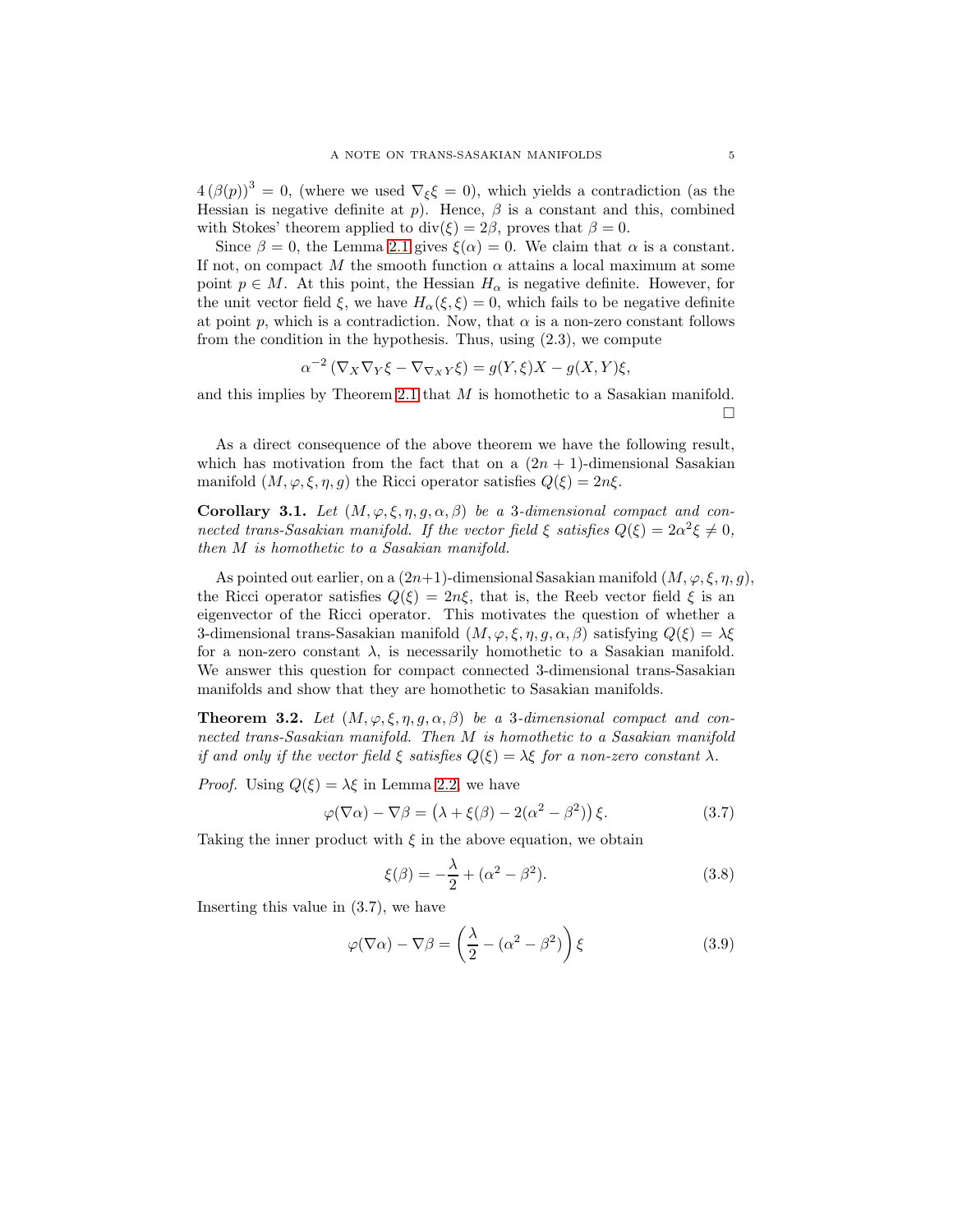and applying  $\varphi$  to the above equation, we obtain

$$
\nabla \alpha = -2\alpha \beta \xi - \varphi(\nabla \beta). \tag{3.10}
$$

If  $A$  is a symmetric operator on the trans-Sasakian manifold  $M$ , we can choose a local orthonormal frame that diagonalizes A and consequently, we have

$$
\sum g(\varphi(Ae_i), e_i) = 0. \tag{3.11}
$$

Now for  $X \in \mathfrak{X}(M)$ , we compute

$$
\nabla_X (\varphi(\nabla \beta) + 2\alpha \beta \xi) = (\nabla_X \varphi) (\nabla \beta) + \varphi (A_{\beta} X) + 2X(\alpha \beta) \xi + 2\alpha \beta \nabla_X \xi
$$

where  $A_{\beta}X = \nabla_X \nabla \beta$  is a symmetric operator  $A_{\beta} : \mathfrak{X}(M) \to \mathfrak{X}(M)$ . Taking the inner product with  $X$  in above equation and using equations  $(2.2)$  and  $(2.3)$ , after some easy calculations we arrive at

$$
g(\nabla_X(\varphi(\nabla \beta) + 2\alpha \beta \xi), X) = \alpha X(\beta) \eta(X) - \alpha \xi(\beta) g(X, X)
$$
  
+  $\beta g(\varphi X, \nabla \beta) \eta(X)$   
+  $g(\varphi(A_\beta X), X) + 2X(\alpha \beta) \eta(X)$   
+  $2\alpha \beta^2 g(X, X) - 2\alpha \beta^2 (\eta(X))^2$ .

Taking trace in the equation above, in view of the equation (3.11), we get

$$
\operatorname{div}\left(\varphi(\nabla\beta) + 2\alpha\beta\xi\right) = -2\alpha\xi(\beta) + 2\xi(\alpha\beta) + 4\alpha\beta^2 = 0,\tag{3.12}
$$

where we used the fact that  $\xi(\alpha) = -2\alpha\beta$ . Thus using (3.12) in the equation (3.10), we conclude that  $\Delta \alpha = \text{div}(\nabla \alpha) = 0$  on compact M, which proves that  $\alpha$  is a constant. Using the constant  $\alpha$  in the equation (3.9), we get

$$
-\nabla \beta = \left(\frac{\lambda}{2} - (\alpha^2 - \beta^2)\right)\xi
$$

which together with the equation (3.8) gives

$$
\Delta \beta = -2\beta \xi(\beta) - \left(\frac{\lambda}{2} - (\alpha^2 - \beta^2)\right) \operatorname{div} \xi
$$
  
= 
$$
-2\beta \left(-\frac{\lambda}{2} + (\alpha^2 - \beta^2)\right) - 2\beta \left(\frac{\lambda}{2} - (\alpha^2 - \beta^2)\right)
$$
  
= 0.

Here we used the fact that div $\xi = 2\beta$ . Thus  $\beta$  is a constant, which together with Stokes' theorem and div $\xi = 2\beta$  proves that  $\beta = 0$ . If  $\alpha = 0$ , then (3.7) would imply  $\lambda = 0$ , which is a contradiction. Consequently,  $\alpha$  is a non-zero constant which by the equation  $(3.1)$  satisfies

$$
\alpha^{-2} \left( \nabla_X \nabla_Y \xi - \nabla_{\nabla_X Y} \xi \right) = g(Y, \xi) - g(X, Y)\xi.
$$

This proves that M is homothetic to a Sasakian manifold. The converse is  $\Box$ obvious.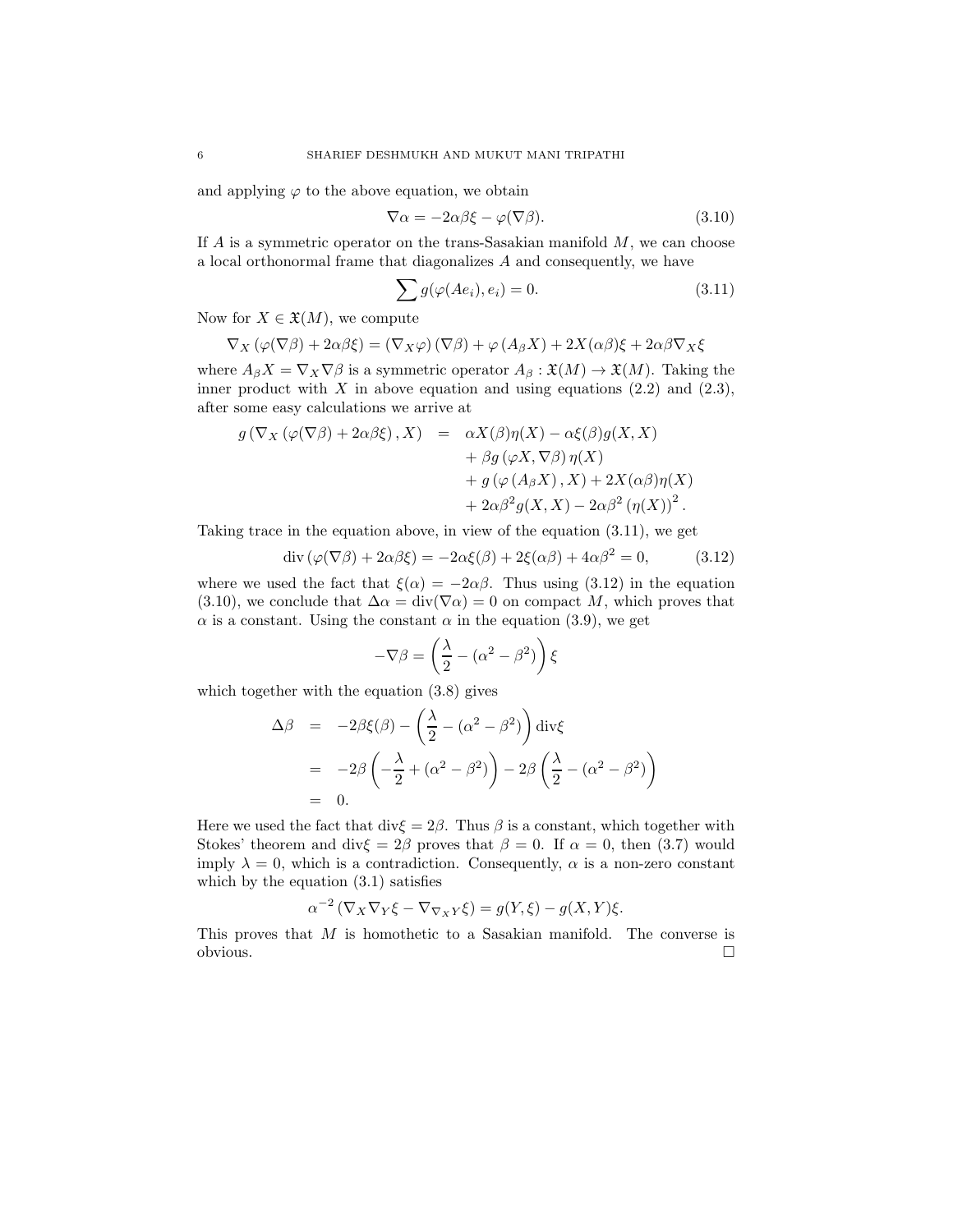## 4. A characterization of cosymplectic manifolds

In this section, we study 3-dimensional compact trans-Sasakian manifolds, and obtain a characterization of cosymplectic manifolds. Let  $(M, \varphi, \xi, \eta, g, \alpha, \beta)$ be a 3-dimensional trans-Sasakian manifold. Then for each point  $p \in M$  there is a neighbourhood U of p, where we have a local orthonormal frame  $\{e, \varphi e, \xi\}$  for a unit vector field  $e$  on  $U$  called an adapted frame. Using the equations  $(2.1)$ ,  $(2.2)$  and  $(2.3)$ , we obtain the following local structure equations defined on U

$$
\nabla_e \xi = \beta e - \alpha \varphi e, \quad \nabla_{\varphi e} \xi = \alpha e + \beta \varphi e, \quad \nabla_{\xi} \xi = 0,
$$
\n(4.1)

$$
\nabla_{e} e = \gamma \varphi e - \beta \xi, \quad \nabla_{\varphi e} e = -\delta \varphi e - \alpha \xi, \quad \nabla_{\xi} e = \lambda \varphi e, \tag{4.2}
$$

$$
\nabla_e \varphi e = -\gamma e + \alpha \xi, \quad \nabla_{\varphi e} \varphi e = \delta e - \beta \xi, \quad \nabla_{\xi} \varphi e = -\lambda e,\tag{4.3}
$$

where  $\gamma$ ,  $\delta$ ,  $\lambda$  are smooth functions defined on U. Using the above equations, we compute

$$
R(e, \varphi e)\xi = (e(\alpha) - \varphi e(\beta))e + (e(\beta) + \varphi e(\alpha))\varphi e
$$
  

$$
R(\varphi e, \xi)e = (\varphi e(\lambda) + \xi(\delta) + \beta \delta - \gamma \alpha - \gamma \lambda)\varphi e + (\xi(\alpha) + 2\alpha \beta)\xi
$$
  

$$
R(\xi, e)\varphi e = (e(\lambda) - \xi(\gamma) - \beta \gamma - \delta \alpha - \delta \lambda)e + (\xi(\alpha) + 2\alpha \beta)\xi.
$$

Adding these three equations, we conclude that

$$
e(\alpha) - \varphi e(\beta) + e(\lambda) - \xi(\gamma) = \beta \gamma + \delta \alpha + \delta \lambda, \tag{4.4}
$$

$$
e(\beta) + \varphi e(\alpha) + \varphi e(\lambda) + \xi(\delta) = \gamma \alpha + \gamma \lambda - \beta \delta, \tag{4.5}
$$

and the third component gives the result in the Lemma [2.1.](#page-2-1) Also, we have

$$
R(\xi, e)e = (\xi(\gamma) - e(\lambda) + \beta\gamma + \alpha\delta + \lambda\delta)\varphi e + (-\xi(\beta) + \alpha^2 - \beta^2)\xi
$$

and

$$
R(\xi, \varphi e)\varphi e = (\xi(\delta) + \varphi e(\lambda) + \beta \delta - \alpha \gamma - \lambda \gamma) e + (-\xi(\beta) + \alpha^2 - \beta^2) \xi
$$

Using the two equations above in  $Q(\xi) = R(\xi, e)e + R(\xi, \varphi e)\varphi e$ , we obtain

$$
Q(\xi) = (\xi(\delta) + \varphi e(\lambda) + \beta \delta - \alpha \gamma - \lambda \gamma) e + (\xi(\gamma) - e(\lambda) + \beta \gamma + \alpha \delta + \lambda \delta) \varphi e + 2 (-\xi(\beta) + \alpha^2 - \beta^2) \xi.
$$

This together with the equations (4.4) and (4.5) gives

$$
Q(\xi) = - (e(\beta) + \varphi e(\alpha)) e + (e(\alpha) - \varphi e(\beta)) \varphi e + 2 (-\xi(\beta) + \alpha^2 - \beta^2) \xi.
$$
 (4.6)

Recall that in Theorem [3.2,](#page-4-0) the vector field  $\xi$  being an eigenvector of the Ricci operator corresponding to a non-zero eigenvalue makes the trans-Sasakian manifold homothetic to a Sasakian manifold. Similarly, we have the following characterization of cosymplectic manifolds.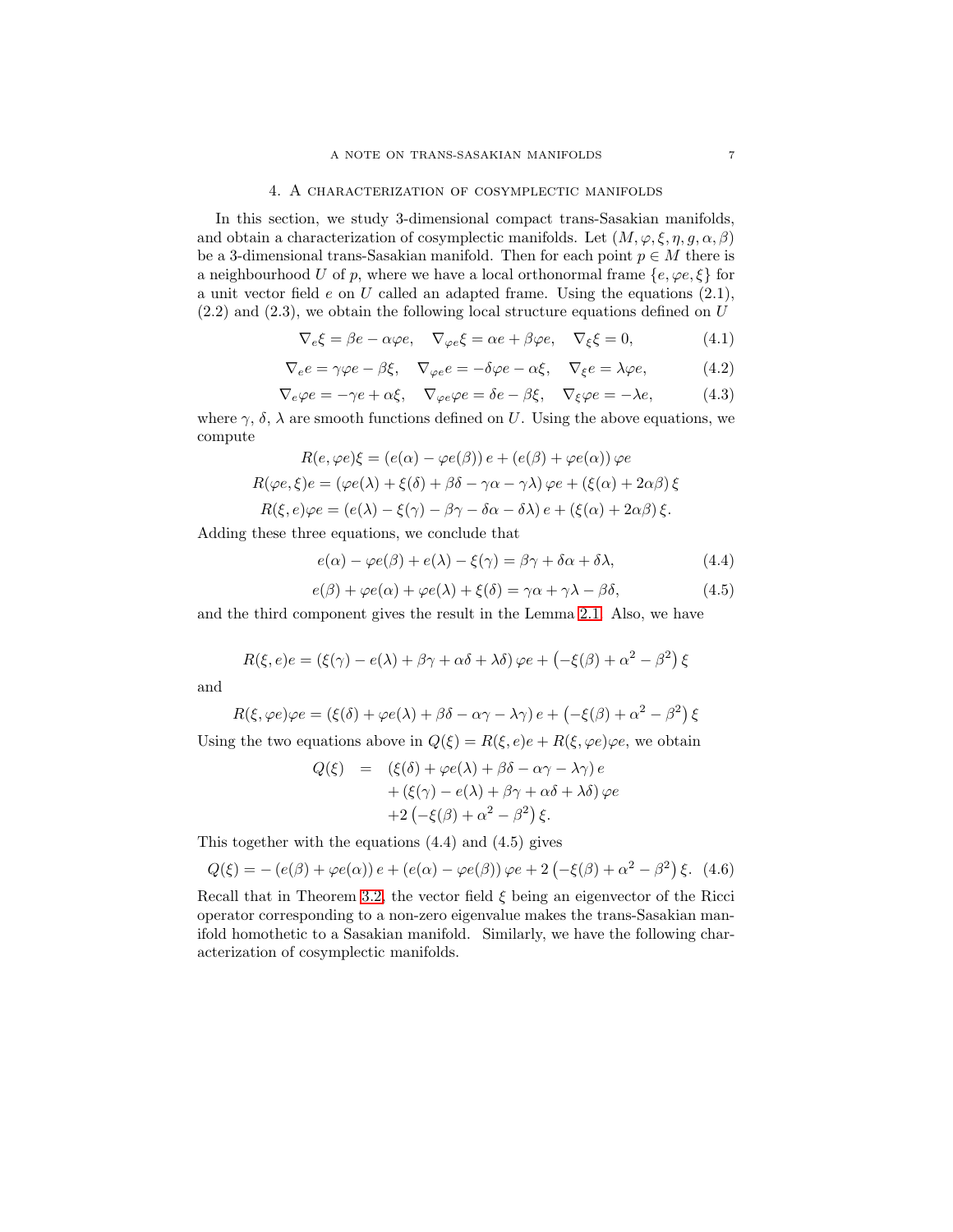<span id="page-7-9"></span>**Theorem 4.1.** Let  $(M, \varphi, \xi, \eta, g, \alpha, \beta)$  be a 3-dimensional compact and connected trans-Sasakian manifold. Then M is a cosymplectic manifold if and only if the Ricci operator  $Q$  annihilates the vector field  $\xi$ .

*Proof.* Suppose that  $Q(\xi) = 0$  holds. Then (4.6) gives

$$
e(\beta) = -\varphi e(\alpha), \quad e(\alpha) = \varphi e(\beta), \text{ and } \xi(\beta) = \alpha^2 - \beta^2.
$$
 (4.7)

Applying Lemma [2.1](#page-2-1) and the equations  $(2.2)$ ,  $(2.3)$ ,  $(4.1)-(4.3)$  and  $(4.7)$ , we obtain

$$
\begin{array}{rcl}\n\Delta \alpha & = & ee(\alpha) + \varphi e \varphi e(\alpha) + \xi \xi(\alpha) - \nabla_e e(\alpha) - \nabla_\varphi e \varphi e(\alpha) - \nabla_\xi \xi(\alpha) \\
& = & [e, \varphi e](\beta) - 2\xi(\alpha \beta) + \gamma e(\beta) - \delta \varphi e(\beta) - 4\alpha \beta^2 \\
& = & (\nabla_e \varphi e)(\beta) - (\nabla_\varphi e)(\beta) - 2\xi(\alpha \beta) + \gamma e(\beta) - \delta \varphi e(\beta) - 4\alpha \beta^2 \\
& = & (-\gamma e + \alpha \xi)(\beta) - (-\delta \varphi e - \alpha \xi) - 2\xi(\alpha \beta) + \gamma e(\beta) - \delta \varphi e(\beta) - 4\alpha \beta^2 \\
& = & 2\alpha \xi(\beta) - 2\xi(\alpha \beta) - 4\alpha \beta^2 = 0.\n\end{array}
$$

Thus thanks to compactness of M we have proved that  $\alpha$  is a constant. If  $\alpha \neq 0$ , then Lemma [2.1,](#page-2-1) implies that  $\beta = 0$  and consequently the equation (4.7) gives  $\alpha = 0$ , which is a contradiction. Hence  $\alpha = 0$  and the equation (4.7) gives  $\xi(\beta) = -\beta^2$ , that is,  $\text{div}(\beta \xi) = \beta^2$ , where we used  $\text{div}\xi = 2\beta$ , which follows from the equation (2.3). Using Stokes' theorem in div( $\beta \xi$ ) =  $\beta^2$ , we obtain  $\beta = 0$ . That is, M is a cosymplectic manifold. Conversely, if M is a cosymplectic manifold, then the equation (4.6) gives that  $Q(\xi) = 0$ .

#### **REFERENCES**

- <span id="page-7-4"></span>[1] AL-SOLAMY, F. R.—KIM, J.-S.—TRIPATHI, M. M.: On η-Einstein trans-Sasakian manifolds, An. Stiint. Univ. "Al.I.Cuza" din Iasi 57 (2011), no. 2, 417–440.
- <span id="page-7-0"></span>[2] BLAIR, D. E.: Contact Manifolds in Riemannian Geometry, Lecture Notes in Mathematics 509, Springer (1976). AARTS, J. M.—LUTZER, D. J.: Pseudo-completeness and the product of Baire spaces, Pacific J. Math. 48 (1973), 1–10.
- <span id="page-7-1"></span>[3] BLAIR, D. E.—OUBINA, J. A.: Conformal and related changes of metric on the product of two almost contact metric manifolds, Publ. Mat. 34 (1990), no. 1, 199–207.
- <span id="page-7-5"></span>[4] DE, U. C.—SARKAR, A.: On three-dimensional trans-Sasakian manifolds, Extracta Math. **23** (2008), no. 3, 265–277.
- <span id="page-7-6"></span>[5] DE, U. C.—TRIPATHI, M. M.: Ricci tensor in 3-dimensional trans-Sasakian manifolds, Kyungpook Math. J. 43 (2003), no. 2, 247–255.
- <span id="page-7-3"></span>[6] GRAY, A.—HERVELLA, L. M.: The sixteen classes of almost Hermitian manifolds and their linear invariants, Ann. Mat. Pura Appl.  $(4)$  123  $(1980)$ , 35-58.
- <span id="page-7-10"></span><span id="page-7-2"></span>[7] FUJIMOTO, A.—MUTO, H.: On cosymplectic manifolds, Tensor 28 (1974), 43–52.
- [8] KENMOTSU, K.: A class of almost contact Riemannian manifolds, Tohoku Math. J. 24 (1972), 93-103.
- <span id="page-7-7"></span>[9] KIM, J.-S.—PRASAD, R—TRIPATHI, M. M.: On generalized Ricci-recurrent trans-Sasakian manifolds, J. Korean Math. Soc. 39 (2002), no. 6, 953–961.
- <span id="page-7-8"></span>[10] KIRICHENKO, V. F.: On the geometry of nearly trans-Sasakian manifolds, (Russian) Dokl. Akad. Nauk 397 (2004), no. 6, 733–736.